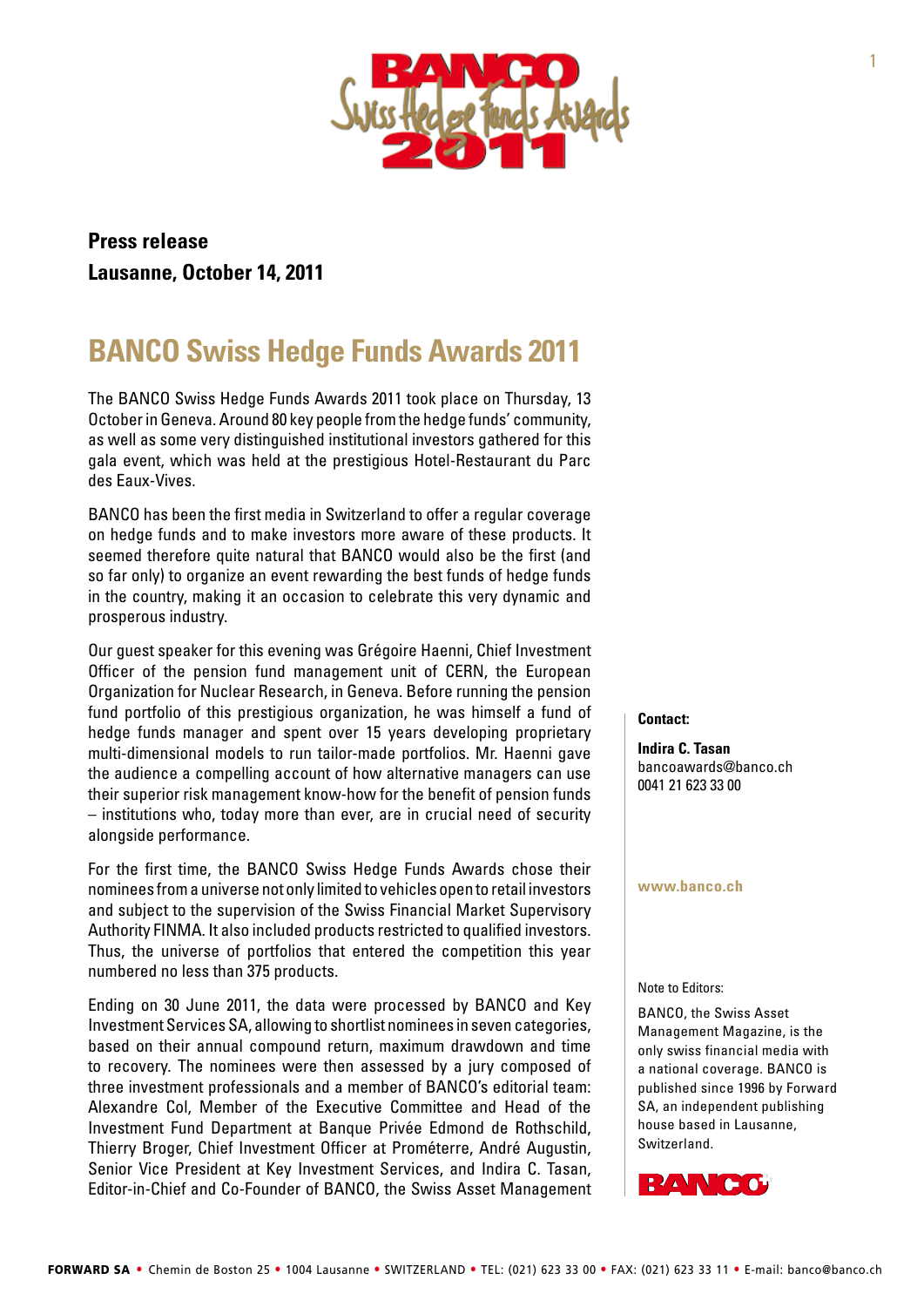

Magazine. Their aim was to reward portfolios not only for their ability to achieve the best results over a given period (1, 3 and 5 years), but also for their prospects of maintaining their results.

A total of fourteen awards were handed out in the seven categories, with some funds of hedge funds picking two or even three awards. The winners received their trophy from the hands of Indira C. Tasan: "We are particularly proud that more than half of the prizes awarded tonight went to Swiss hedge funds groups. At the same time, opening the competition to funds restricted to qualified investors allowed us to reward some major foreign actors in the field, which have recently entered the Swiss market. As other players enter the game, next year's competition should only be more interesting. We are looking forward to the BANCO Swiss Hedge Funds Awards 2012!"

# **Winners list**

### **BEST CTA FUND OF HEDGE FUNDS**

**over 1 year** Edmond de Rothschild Prifund Alpha Systematic\*

**Best Natural Resources Fund of Hedge Funds over 1 year**

Permal Multi-Manager Funds (Lux) - Natural Resources Fund\*

**Best Emerging Markets Fund of Hedge Funds over 1 year**

Edmond de Rothschild Prifund - alpha Emerging Markets **over 3 years**

HDF EmergIng Markets Equity Class IA (UCITS)

## **Best Event-Driven Fund of Hedge Funds**

**over 1 year**

Horizon Credit Hedge Cell\*

(\*) For qualified investors only

#### **Contact:**

**Indira C. Tasan**  [bancoawards@banco.ch](mailto:bancoawards@banco.ch) 0041 21 623 33 00

#### **[www.banco.ch](http://www.banco.ch/)**

Note to Editors:

BANCO, the Swiss Asset Management Magazine, is the only swiss financial media with a national coverage. BANCO is published since 1996 by Forward SA, an independent publishing house based in Lausanne, Switzerland.